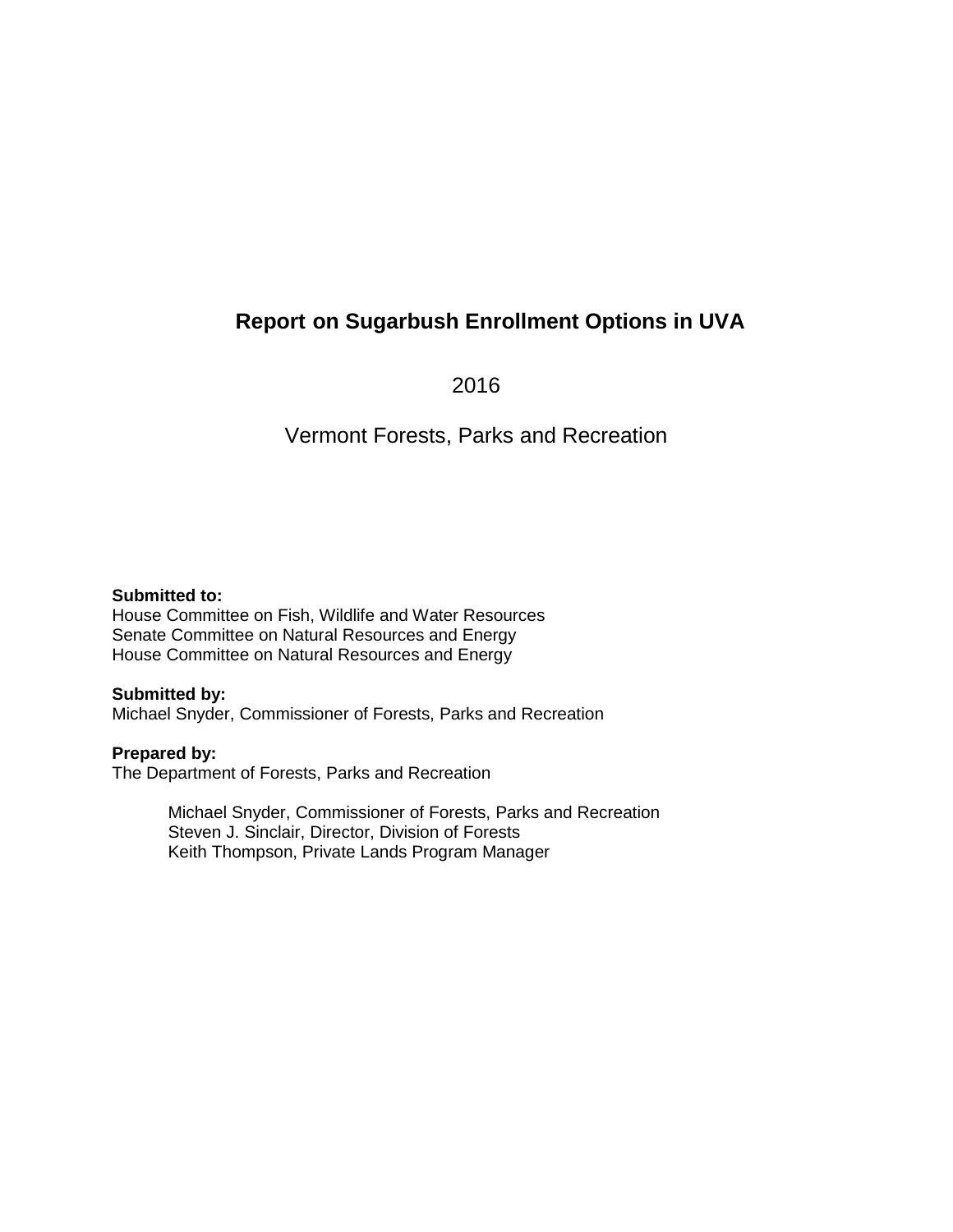# **Contents**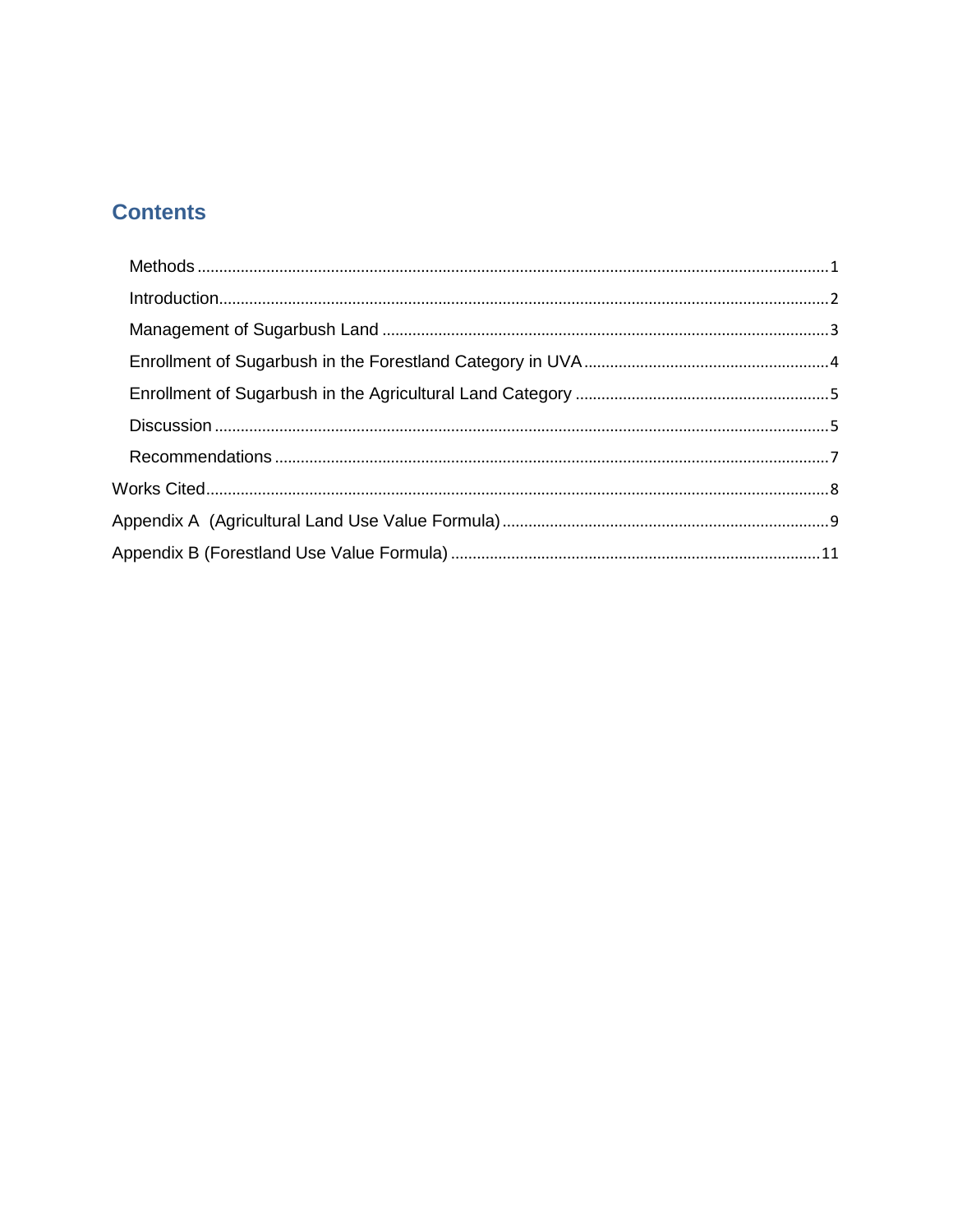#### Legislative Mandate

The Vermont General Assembly, as part of Act 64 of 2015, made the following request:

Sec. 50. DEPARTMENT OF FORESTS, PARKS AND RECREATION REPORT; ACCEPTABLE MANAGEMENT PRACTICES; MAPLE SYRUP PRODUCTION UNDER USE VALUE APPRAISAL

On or before January 15, 2016, the Commissioner of Forests, Parks and Recreation shall submit to the House Committee on Fish, Wildlife and Water Resources, the Senate Committee on Natural Resources and Energy, and the House Committee on Natural Resources and Energy a recommendation and supporting basis as to how:

(1) to implement the Acceptable Management Practices for Maintaining Water Quality on Logging Jobs in Vermont as mandatory practices for all logging operations on public and private forestland;

(2) the Department of Forests, Parks and Recreation will enforce Acceptable Management Practices for Maintaining Water Quality on Logging Jobs in Vermont; and

(3) whether maple syrup production on forestland should be required to enroll in the use value appraisal program under 32 V.S.A. chapter 124 as managed forestland and not agricultural land.

This report will address Sec. 50. (3). Sec.50.(1),(2), are addressed in a separate report.

#### **Methods**

This report was produced through analysis of the Use Value Appraisal Program (UVA), 32 V.S.A. chapter 124, and consideration of sugarbush management in Vermont by FPR staff including the Private Lands Program Manager, the county foresters, Director of Forests and the Commissioner of Forests, Parks and Recreation and in consultation with the Secretary of the Agency of Agriculture, Food & Markets, the Department of Tax division of Property Valuation and Review, the Vermont Maple Sugar Makers Association, and the Current Use Advisory Board.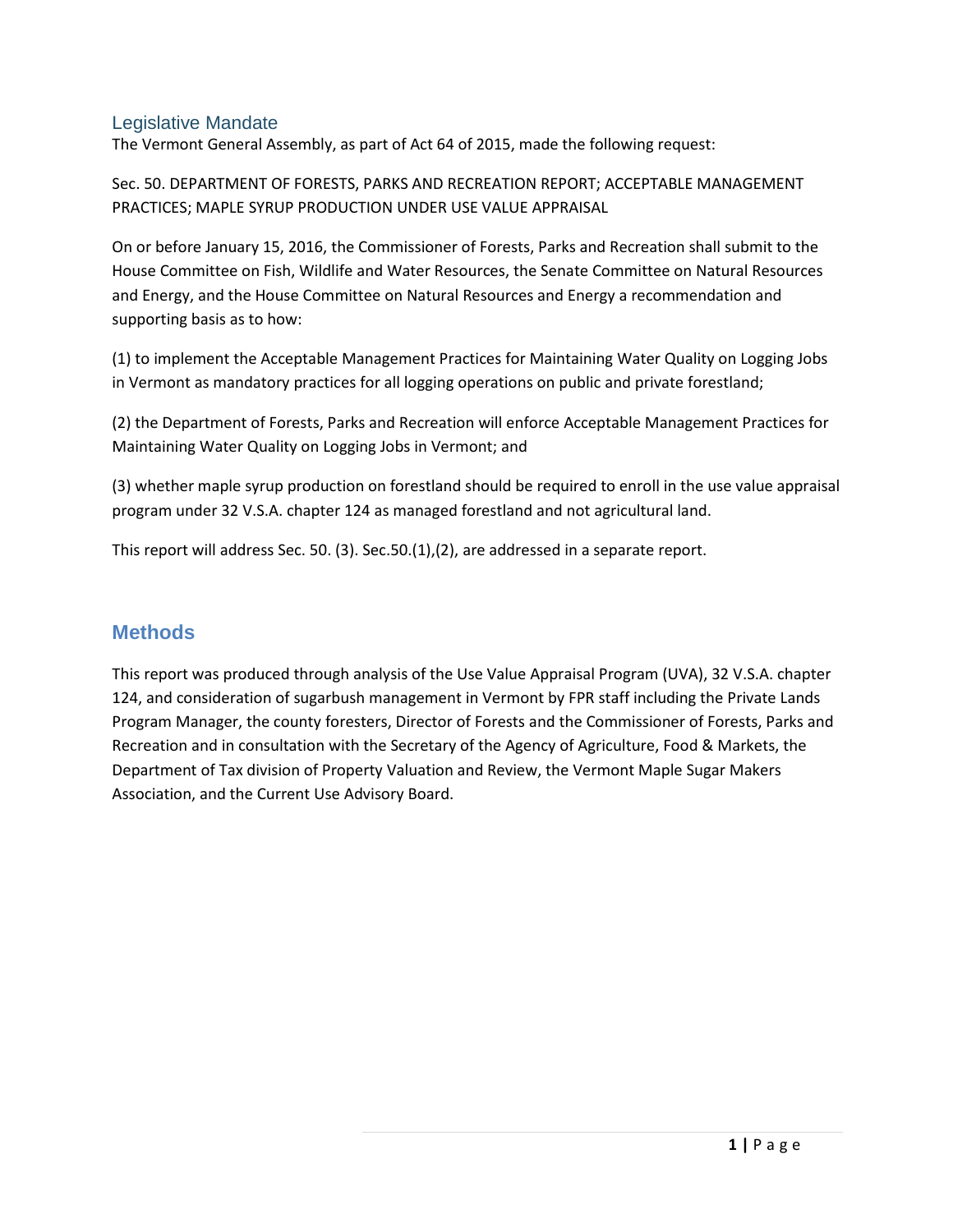#### **Introduction**

Maple sugaring is truly part of Vermont's identity. It is important to Vermont's economy, its culture, and its heritage. With proper planning and care, maple sugaring will continue its importance in the future.

While there are written accounts of maple sugaring in North America dating back to 1557, the exact origins of sugaring are unknown. Without written documentation to guide scholars, the history is left to speculation about the discovery of maple syrup and sugar. History also remains silent on whether Native Americans boiled down the sap to maple sugar, or if these techniques were introduced by the French explorers and missionaries. But by the 1700s, Native Americans and European settlers alike were using iron and copper kettles to make syrup and sugar in Vermont.

From those humble beginnings, Vermont has become the leading producer in the United States, in 2015 producing an estimated 41% of the country's crop. In fact, the number of taps, the acres of forestland sugared, the total production, and the value of the syrup produced in Vermont has grown significantly in the past ten years. Since 2004 the number of taps in Vermont has gone from a reported 2,100,000 to 4,490,000 in 2015 and production has gone from 500,000 gallons to 1,390,000 gallons in the same period (2013 produced a reported 1,480,000 gal). The value of this production has risen from approximately 14 million dollars in 2004 to 44.5 million in 2014 (National Agricultural Statistics Service, 2006 and 2015). This increase can be associated with a variety of factors related to improvements in technologies, better markets for maple syrup worldwide, access to capital and perhaps cultural trends. This successful expansion has benefits for landowners, sugar makers, loggers, foresters and others.

The forests that grow the trees that supply the sap for this industry are largely owned by private, family landowners. Unfortunately, there are no accurate estimates for acreage of sugarbushes in the state, however, rough estimates based on tap numbers and land associated with sugarhouses enrolled in Use Value Appraisal Program (UVA) suggests that the acreage is likely between 50,000 to 100,000 acres. Management of forests for sap production often requires harvesting of some trees to support the health of maple trees and the forest as a whole, extensive road networks to permit access for tapping of trees, tubing installation and maintenance to gather the sap. On this significant and growing acreage, the management choices on these lands have an increasingly important impact on the health of Vermont forests and the public benefits they offer, including the role that forests play in minimizing the intensity, frequency and extent of flooding, and the critical service forests provide in filtering and providing clean water. While estimates are rough, it does appear that most, but not all, of Vermont's sugarbushes are enrolled in UVA. Sugarhouses are eligible for enrollment, requiring no exclusion and are untaxed once enrolled. Land entering UVA may be enrolled by landowner choice in either the Forestland category or the Agricultural Land category. For each land use category, use values, are established annually by the Current Use Advisory Board, setting the per-acre valuation for property tax determination, using a separate formula for each land use category, each attempting to describe the income-generating potential of the land as used for agriculture or forestry. In 2015 these values were: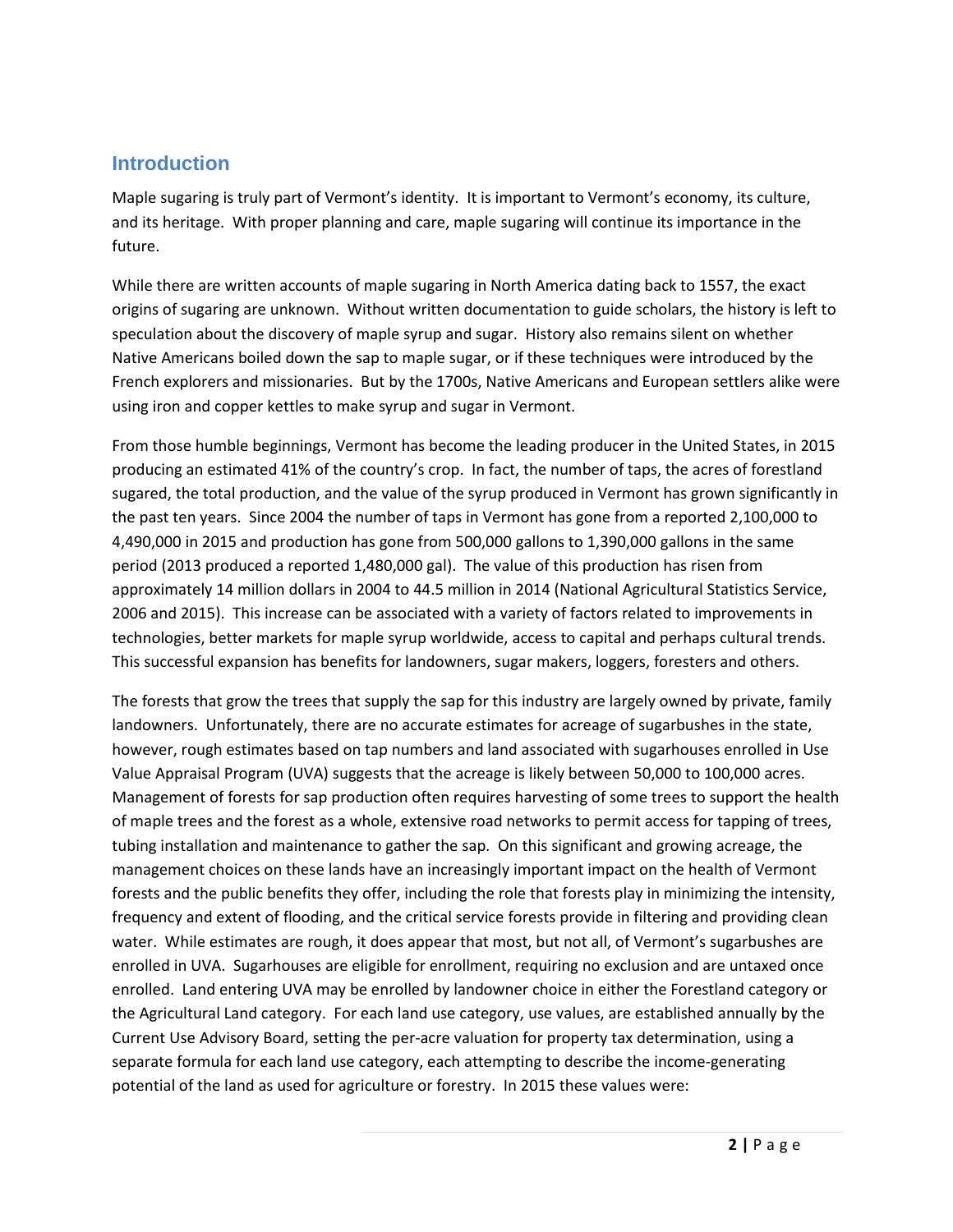Forest Land  $\frac{131}{20}$  \$131/acre (\$98/acre for land greater than one mile from a Class 1, 2, or 3 road.)

#### Agricultural Land \$289/acre

To determine the Forestland category use value – statewide stumpage values, management costs associated with harvesting, unharvested volumes and current tax rates and discount rates are annually updated in the forestland rate-setting formula. To determine the Agricultural Land use value; crop and pasture land rental rates and current tax and discount rates are plugged in to a similar formula. Once these use-value rates are determined the local property tax rate is assessed against the enrolled land's use value (see above) instead of the Fair Market Value (FMV) to determine the property tax (See appendices A and B for Use Value formulas). Neither formula incorporates any values related to sugaring.

As an eligible use under either category, sugaring is unique in UVA. All other land conditions/uses are only eligible for one specified category with no opportunity to select among choices.

The opportunity to enroll forestland as a sugarbush in one category or the other has implications for the landowner, the state, town and potentially the land.

## **Management of Sugarbush Land**

To produce maple syrup, maple trees in a forest are tapped and the sap is collected and concentrated through equipment and a boiling process to produce syrup.

It requires a forest with a large number of healthy maple trees to produce sap at a scale that is economically viable. Sap is a forest product, and the forests that produce sap also provides a myriad of other economic and ecological benefits: timber and fuelwood, flood attenuation, filtering of water, wildlife habitat, biodiversity and connectivity, clean air and carbon sequestration. Management of these forests to both produce maple sap and retain these forest-derived benefits is in the public interest. Maintenance of species diversity, recruitment of regeneration, maintenance of minimum stocking, control of invasive plants, pests and pathogens, retention of forest structure, access road maintenance, and tapping practices that preserve individual tree health – can be implemented in ways that support forest health and maintain or even enhance sap production in the long term. Many existing sugarbushes are managed for multiple uses and these benefits are enjoyed by the landowner and valued by the public.

Most sugarbush lands will have at least 40 and up to 120 taps per acre. Over recent years the sizes of sugarbushes have grown significantly. Many sugarbushes now have several thousand taps while some exceed 100 thousand taps. There is a spectrum of management approaches on these lands. Most landowners protect forest health in the management of their sugarbushes while others, through lack of understanding, poor information or exclusive focus on short-term sap production, are tapping small trees to the detriment of their health and productivity, eliminating naturally occurring tree species diversity from large areas, or leaving taps in trees into the start of the growing season. In some cases these choices threaten the ability of the forest to provide public benefits and ultimately reduce the value to the landowner over the long term.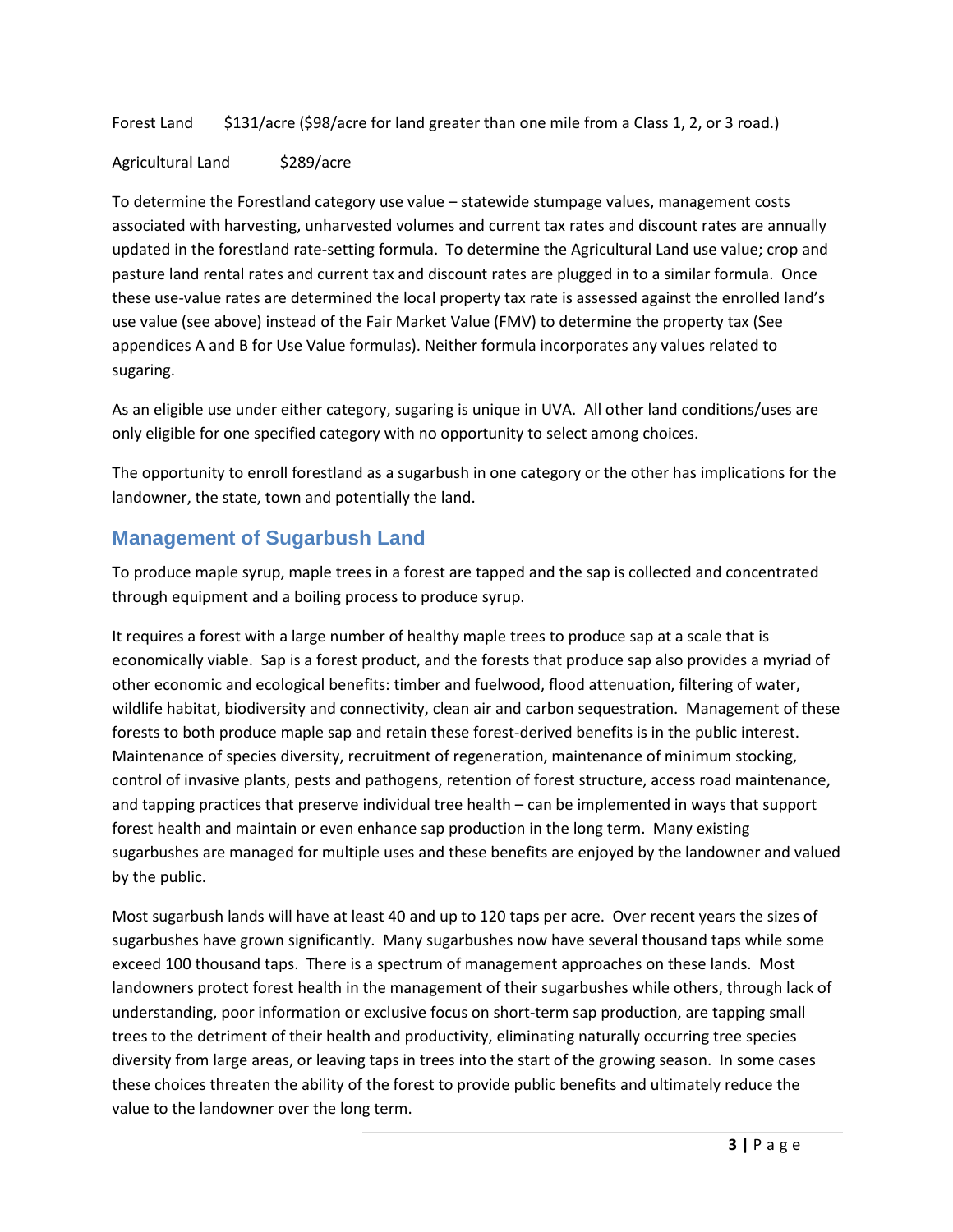On most sugaring operations the trees are tapped and sap is transported by tubing to a collection point or a sugarhouse where it is concentrated in to syrup. To install and maintain tubing, clear fallen trees, and maintain equipment, access roads are necessary infrastructure and are used throughout the year. On some properties these roads are used heavily by tractors, ATVs and other equipment in the spring when sap is running, as snow is melting, and roads are vulnerable to rutting and erosion. Maintenance of sugarbush access roads is critical for long-term viability of the sugarbush – its operations and its health and productivity. Appropriate timing and intensity of use, stable design and maintenance of these roads is also critical for maintenance of water quality.

## **Enrollment of Sugarbush in the Forestland Category in UVA**

For a sugarbush to be eligible in the Forestland category in UVA it must be part of at least 25 contiguous forest acres enrolling in this category. A map of the parcel must be submitted to the Department of Forests, Parks and Recreation (FPR) and the Department of Taxes, Property Valuation and Review Division (PVR) corresponding to a management plan which outlines the conditions on the property and recommends management activities consistent with the continued productivity and health of the forest. This forest management plan requires approval from FPR and must meet plan and management standards approved by the Commissioner of FPR. The management plan requires a forest stand description with sufficient empirical data on forest and tree conditions, along with a timetable for stand improvement. Among the minimum management standards required of lands enrolled in the Forestland category of UVA is the application of the rules entitled Acceptable Management Practices for Maintaining Water Quality on Logging Jobs in Vermont (AMPs). The AMPs are the proper method for the control and dispersal of water collecting on logging roads, skid trails and log landings to minimize erosion and reduce sediment and temperature changes in streams.

Landowners have an ongoing responsibility to manage the UVA enrolled parcel in a manner prescribed by their approved forest management plan and minimum management standards outlined in the UVA Program Manual. Any changes to objectives or prescribed activities in the plan require submission and approval by FPR of an amendment to the forest management plan. For continued eligibility, a [Forest](http://tax.vermont.gov/sites/tax/files/documents/lu-fmar-rev1-09-fillin_0.pdf) [Management](http://tax.vermont.gov/sites/tax/files/documents/lu-fmar-rev1-09-fillin_0.pdf) Activity Report (FMAR) must be filed with the county forester by February 1 detailing any forestry activities from the preceding year. All forestland parcels are field inspected by county foresters periodically to ensure compliance with the approved forest management plan and to monitor scheduled forestry activities.

Land enrolled in the Forestland category is assessed based on the Forestland use value. In 2015 the use value of the Forestland category was \$131. As an example, under Fair Market Valuation, 100 acres of productive forestland may be assessed at \$1,000/acre. If the sum of all property tax rates is \$2.00/per \$100 of assessed value, the annual tax on this land would be \$2,000. If this parcel was in UVA, it would be listed at \$131/acre and the annual property tax on these 100 acres would be \$262. The savings for the landowner in this case would be \$1,738 per year.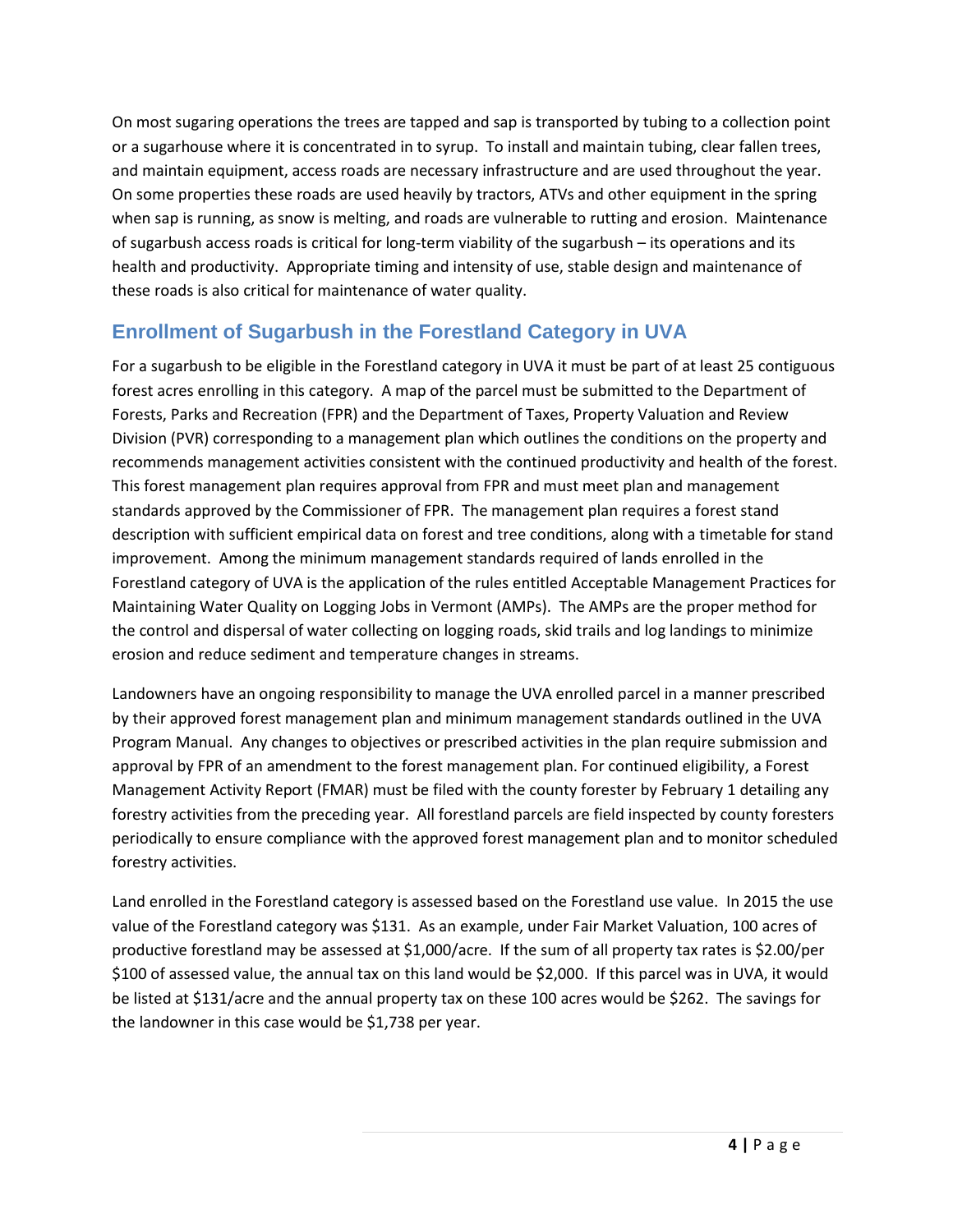## **Enrollment of Sugarbush in the Agricultural Land Category**

For sugarbush to be eligible in the Agricultural land category it must consist of or be part of at least 25 contiguous acres in active agricultural use; or smaller parcels may be eligible which generate at least \$2,000 annually from the sale of farm crops; or actively used sugarbush land owned by or leased to a farmer. It is worth highlighting that in this enrollment category some sugarbushes, especially small ones that would otherwise be ineligible in the forestland category, may be eligible to enroll in the Agricultural land category.

To enroll sugarbush in the Agricultural land category, an application and a map of the parcel delineating the enrolled land, enrollment categories, and excluded lands, must be submitted to PVR. Beginning only recently in 2015, as a result of Act 64, once land has enrolled in the Agricultural land category the landowner will need to annually certify continued eligibility. Currently there are no management standards ensuring forest health or maintaining water quality nor is there field staff dedicated to ensuring continued eligibility (no inspections required) or to support appropriate management on the sugarbush enrolled in the Agricultural land category.

In 2015 the use value of the Agricultural land category was \$289 and the annual property tax on these 100 acres at a 2% tax rate would be \$578. On land with an FMV of \$1,000/ acre, savings for an enrolled landowner would be \$1,422 per year.

## **Discussion**

Use of forests as sugarbushes is increasingly common in Vermont and when enrolled in UVA, two different use values, Forestland and Agricultural land, are applied to this single use. However, neither of the use values attempt to account for the costs and incomes associated with active sugarbush management. It would be possible to integrate sugarbush specific values into the formulas for Agricultural and Forestland use-value formulas; however, these sugarbush values would dilute and be diluted by the values that specifically consider crop and pasture land rental values for Agricultural land use value and the stumpage values and associated management costs which are necessary to determine the Forestland use value. While no specific formula has been developed for establishing the use value of sugarbush lands, it is likely that if it were to parallel the model of the Forestland category, values would likely be higher than those established annually for either Forestland or Agricultural land.

Because the owners of sugarbush lands have the option to enroll in one of two categories there is reduced incentive to adhere to UVA forestry standards. Enforcement of plan and management standards by county foresters on sugarbush lands enrolled in the Forestland category sometimes results in shifting enrollment of those parcels into the Agricultural Land category where there are no management standards. While it is not the norm, management of lands in this category can and sometimes do result in poor management of roads and harvesting practices damaging to forest health without implications for continued enrollment in UVA. The forest management standards and specifically the Sugarbush Management Standards and Tapping Guidelines for Forestland in Use Value Appraisal are designed to protect forest health and be compatible with development and maintenance of a productive sugarbush. Management according to these standards supports maintenance of road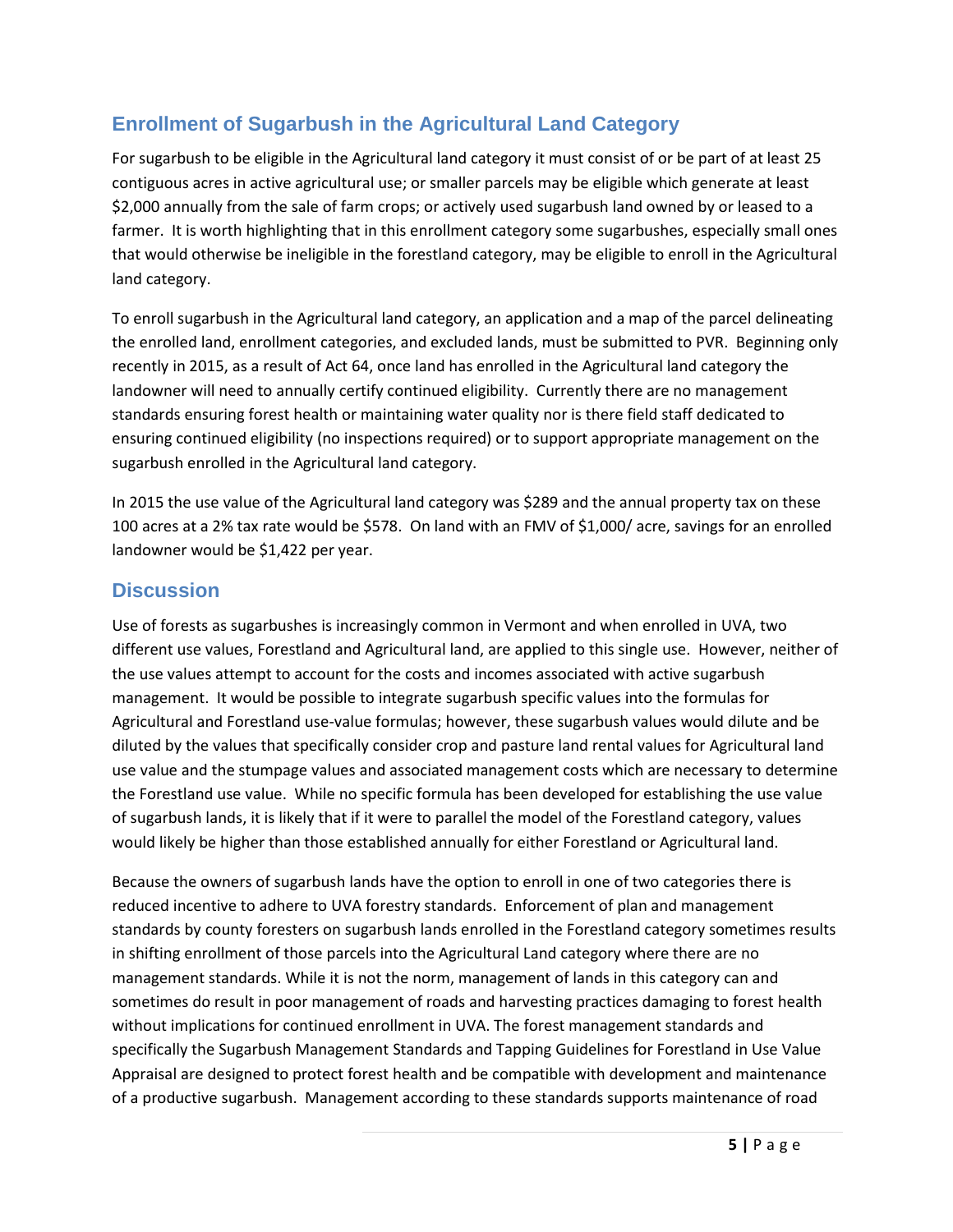stability, prevention of erosion and soil loss, maintenance of water quality, individual tree health, and promotes multiple tree age classes and species diversity to build resilience and support wildlife benefits. Economics also play into the decision of enrollment in either Agricultural Land or Forestland categories. The costs associated with developing and updating a forest management plan, which is required at the time of enrollment and subsequently every 10 years for continued eligibility in the Forestland category, could cost between \$5.00 and \$25.00 per acre, a periodic cost that is not incurred in the Agriculture category. However, cumulative savings from enrollment in the Forestland category generally exceeds the cost of forest management plans, often providing an economic justification for enrollment in the forestland category.

Because conservation of forests is in the public interest and sap is derived from forests, eligibility of sugarbushes in the UVA program should depend on management of forests in a way that protects the public interest. This is consistent with the statutory purposes of UVA1. Currently, through plan and management standards, there is more assurance that this is achieved when sugarbush lands are enrolled and maintain eligibility in the forestland category. In the forestland category, when these lands are not managed in a way that protects water quality or forest health through adherence to an approved forest management plan, they are subject to removal from the UVA program and may need to pay the Land Use Change Tax (LUCT). This mechanism for protecting the public interest in forests is not available for sugarbush lands enrolled in the Agricultural category. For these reasons all sugarbush lands enrolled in the UVA program should be required to adhere to a forest management plan and management standards as approved by the Commissioner of FPR. However, the requirement that all sugarbush lands be enrolled in the forestland category would fail to support continued eligibility of the breadth of sugarbush lands and parcels currently enrolled in UVA. This is because there are many small sugarbushes that meet Agricultural land requirements for enrollment but would not satisfy the acreage requirements for enrollment in the forestland category. Furthermore, the use values of forestland category do not consider the actual sugarbush values.

Currently there is not a category in UVA that has the eligibility requirements, management standards and appropriate use values to effectively protect forest health and support ownership of all sugarbush lands enrolled in UVA.

#### $\bullet$ 1 32 V.S.A. **§ 3751, Statement of purpose provides as follows:**

 $\overline{a}$ 

The purpose of this subchapter is to encourage and assist the maintenance of Vermont's productive agricultural and forestland; to encourage and assist in their conservation and preservation for future productive use and for the protection of natural ecological systems; to prevent the accelerated conversion of these lands to more intensive use by the pressure of property taxation at values incompatible with the productive capacity of the land; to achieve more equitable taxation for undeveloped lands; to encourage and assist in the preservation and enhancement of Vermont's scenic natural resources; and to enable the citizens of Vermont to plan its orderly growth in the face of increasing development pressures in the interests of the public health, safety, and welfare.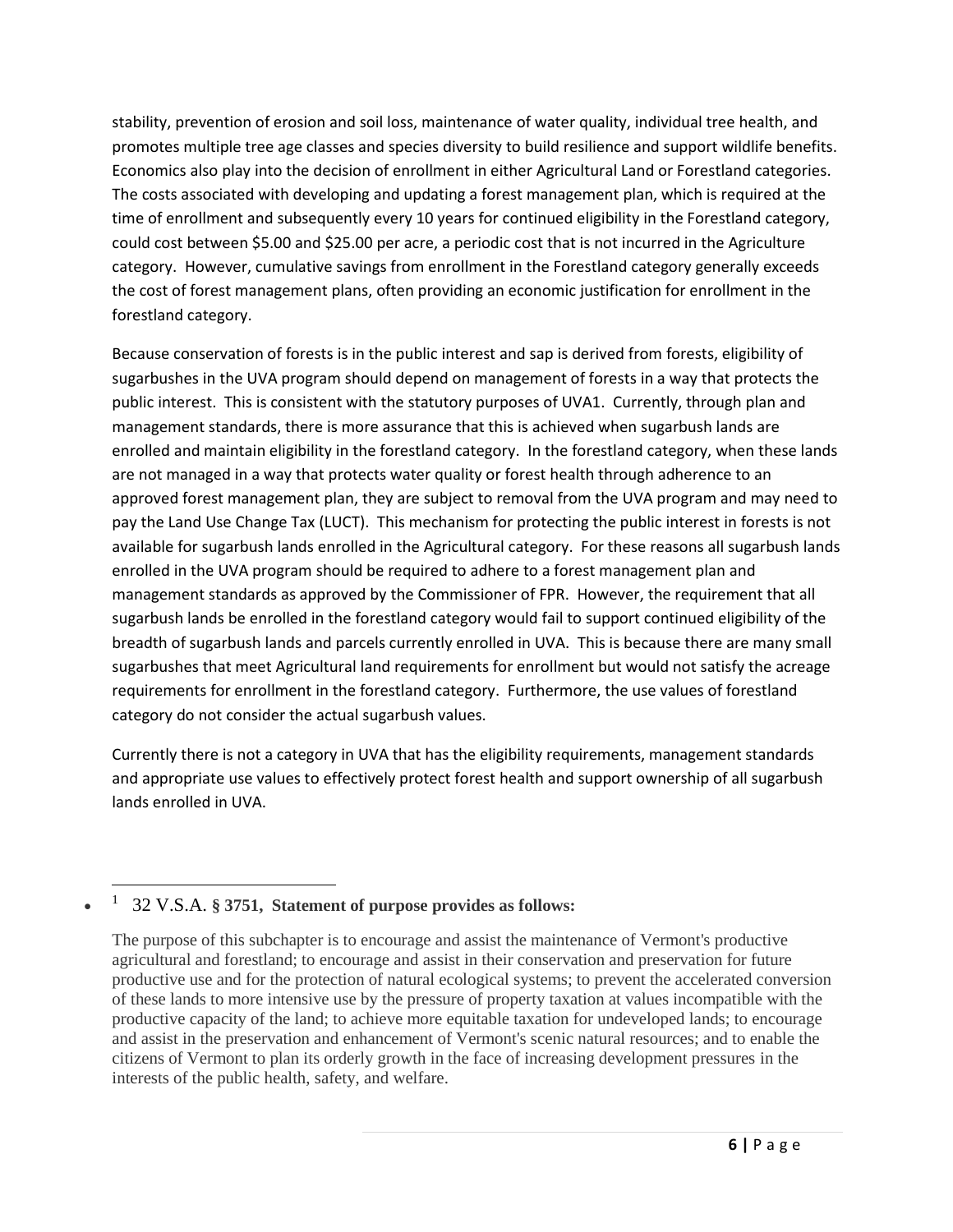## **Recommendations**

To unify the management standards and use values of all sugarbush lands enrolled in UVA, FPR recommends that a new enrollment category be created and all lands currently enrolled as sugarbush in either the forestland or agricultural land categories be enrolled under this new category, with one, newly created, unique valuation and one uniform set of management and eligibility standards. The management standards should be similar to those applied to the forestland category focused on preserving forest health and the productive capacity of sugarbush lands. However the eligibility standards should allow small acreages that are demonstrably used as sugarbush to enroll in the sugarbush category. The standards and monitoring of eligibility should be administered by FPR in partnership with PVR.

To achieve this it is likely that Title 32 Chapter 124 will need to be amended to accommodate these changes. Several changes in the enrollment process and eligibility standards will need to be defined in partnership with PVR and the Agency of Agriculture, Food and Markets. Further, this category would require development of sugarbush management plan and management standards specific to enrollment of sugarbush lands. These standards should be developed in consultation with the University of Vermont Proctor Maple Research Lab, the Vermont Sugar Maker's Association and other partners.

To successfully transition current and future sugarbush enrollments into this new category, a multiyear process will be required. Clear communication between PVR, FPR, the Agency of Agriculture, Food & Markets (AAFM) and the public will be critical. This process will require the development of new management standards and use value formula involving an array of stakeholders from both the agricultural/farming and forestry community. These standards and the valuation would be released to the public; and landowners, consulting foresters, sugar makers and others would need to be educated on the sugarbush management standards and plan standards. Following the public release of standards, a limited easy-out provision could be implemented for those lands that have been enrolled as sugarbush in either the forestland or agricultural land categories. All sugarbush lands not withdrawn during the easy-out period would be required to bring their property and management plans up to standards over a period of time reasonable for landowners. After submission of management plans the transition of sugarbush in to this new category would take effect.

If these recommendations are implemented, there will be significant work to support landowners, foresters, and the maple sugaring industry through this transition, and an ongoing responsibility to administer and ensure compliance on the additional parcels transitioning from enrollment in the Forestland or Agricultural Land categories currently in UVA to the new proposed Sugarbush category. This work will require one additional full time employee (FTE) within FPR and likely additional support within PVR. The FPR position would be a lead staff person responsible for working with partners to develop Sugarbush Plan and Management standards for this new category, develop the new use value, educate the public about the standards and transition process, and support existing FPR staff in the transition. In light of the expansion of the sugaring industry, it's footprint on the landscape and the growing economic significance of this industry and the public benefits forests provide to the state, the need for additional oversight is clear. Following the successful transition of sugarbush lands within UVA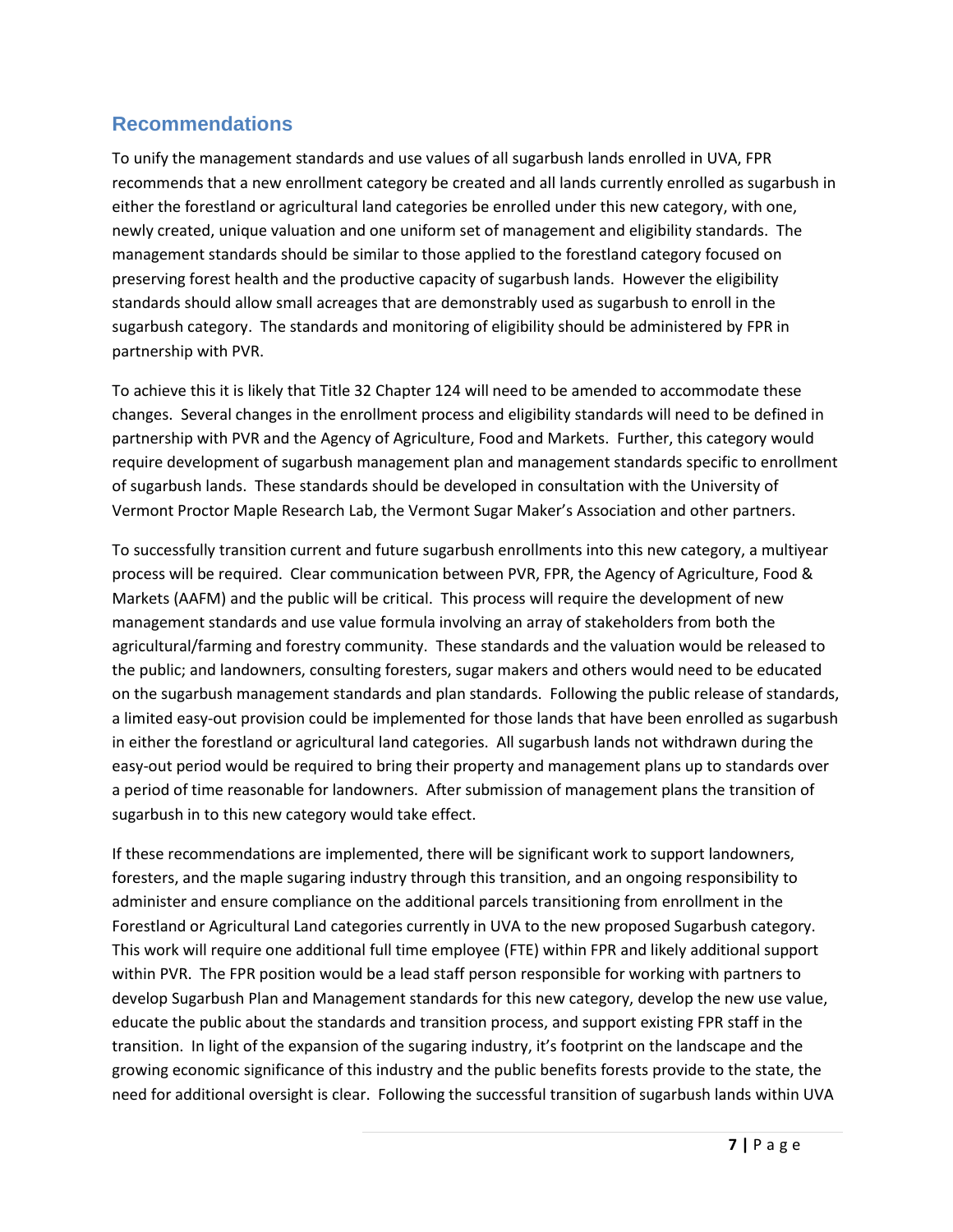categories, it will be necessary to have FPR staff with expanded expertise in sugaring and the sugarbush industry to support and provide guidance to owners of sugarbush lands on a statewide basis, and to provide input to FPR and the Agency of Natural Resources on management of these lands outside of the scope of UVA. This staffing would be necessary in addition to staffing needed to ensure compliance with expanded enrollments in UVA.

To address the long term responsibility of ensuring compliance with existing UVA requirements and standards, Act 57 of 2015 asked the Secretary of the Agency of Natural Resources to report on whether the current number of county foresters is sufficient to oversee compliance of forestland subject to UVA. That report, issued separately from this, spells out several programmatic and staffing changes that would need to occur in order to meet FPR's current statutory and administrative responsibilities. In addition to the staffing needed to address the upfront workload to support the transition and serve as the FPR lead on sugarbush issues in VT, proposed changes to the sugarbush category outlined in this report will increase county forester workloads. When fully implemented, more management plans will need to be reviewed and approved along with additional parcel inspections. This is the result of requiring sugarbushes, now enrolled in the Agricultural Land category, to develop and adhere to forest management plans and sugarbush standards. This will require an additional FTE, likely a county forester, to handle additional plan reviews, inspections and other duties associated with expanded responsibilities of FPR. If staffing recommendations are met in the Act 57 Report this will expand FPR capacity requiring only the one position of the FPR expert on sugarbush management as opposed to the 2 positions that would be needed if the recommendations in the Act 57 Report are not fulfilled.

# **Works Cited**

- National Agricultural Statistics Service. (2006). *Maple Syrup 2006.* Concord, NH: United States Department of Agriculture.
- National Agricultural Statistics Service. (2015). *Northeast Maple Syrup Production.* Harrisburg, PA: USDA, Northeastern Regional Field Office.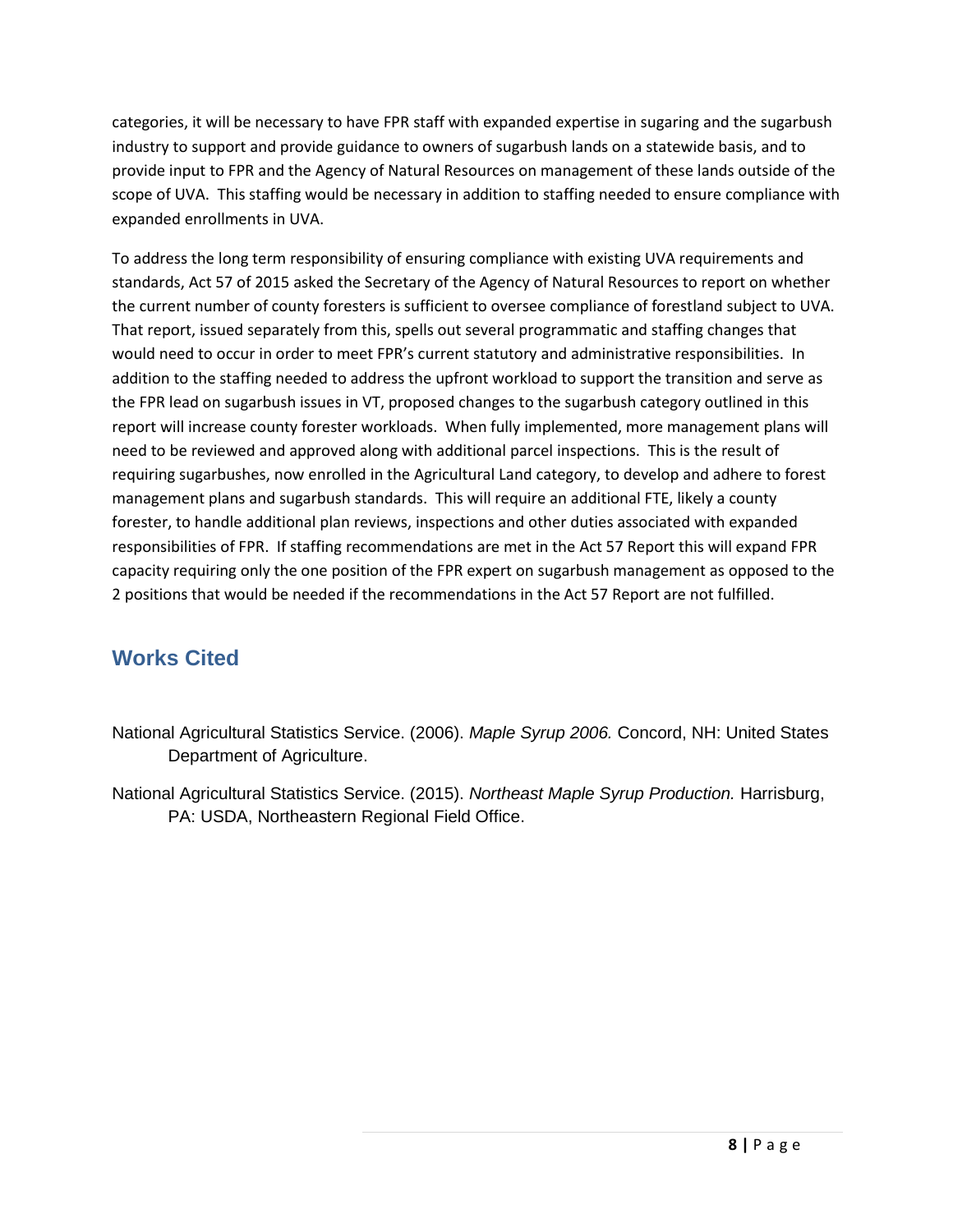# **Appendix A**

Agricultural Land Use Value Formula

| Formula:                                                                           |                                                     |  |  |  |  |
|------------------------------------------------------------------------------------|-----------------------------------------------------|--|--|--|--|
| 2014 Weight Average $+$ 4 previous years divided by $5 =$ Annual Weight<br>Average |                                                     |  |  |  |  |
|                                                                                    | 8.13%                                               |  |  |  |  |
| <b>Plus</b>                                                                        | 4 previous approved Agricultural Current Use Values |  |  |  |  |
|                                                                                    | 5 years                                             |  |  |  |  |

## **Equals** Current year Agricultural Land Use Value

2014 Contributing Factors

| Total VT Cropland (2012 USDA Census): 488,327 acres    |    |       |   |       |    |       |   |       |   |       |
|--------------------------------------------------------|----|-------|---|-------|----|-------|---|-------|---|-------|
|                                                        |    | 2014  |   | 2013  |    | 2012  |   | 2011  |   | 2010  |
| Statewide Rental Average/acre:                         | \$ | 48.00 | S | 43.00 | S  | 40.00 | S | 30.00 | S | 36.00 |
| Wgt. Average:                                          |    | 73%   |   | 65%   |    | 65%   |   | 61%   |   | 61%   |
| Total VT Pastureland (2012 USDA Census): 177,076 acres |    |       |   |       |    |       |   |       |   |       |
|                                                        |    | 2014  |   | 2013  |    | 2012  |   | 2011  |   | 2010  |
| Statewide Rental Average/ acre:                        | \$ | 21.00 | S | 23.00 | \$ | 22.00 | S | 19.00 | S | 23.00 |
| <b>Wgt. Average:</b>                                   |    | 27%   |   | 35%   |    | 35%   |   | 39%   |   | 39%   |

| <b>Annual</b><br>Wgt. Avg.                   | 2014<br>S<br>40.71 | 2013<br>\$ 36.00 | 2012<br>\$33.70 | 2011<br>25.71<br>S | 2010<br>5 yr.<br>\$30.93<br>Average<br>\$33.41 |
|----------------------------------------------|--------------------|------------------|-----------------|--------------------|------------------------------------------------|
| <b>Weighted Average</b>                      |                    |                  |                 |                    |                                                |
| $2014$ (\$48 X 73%) + (\$21 X 27%) = \$40.71 |                    | \$ 35.04         | 5.67<br>s       | S<br>40.71         |                                                |
| $2013$ (\$43X65%) + (\$23X35%) = \$36.00     |                    | \$ 27.95         | s<br>8.05       | s<br>36.00         |                                                |
| $2012$ (\$40 X 65%) + (\$22 X 35%) = \$33.70 |                    | \$26.00          | S<br>7.70       | 33.70<br>s         |                                                |
| $2011$ (\$30x61%) + (\$19x39%) = \$25.71     |                    | 18.30<br>s.      | s<br>7.41       | 25.71<br>S         |                                                |
| $2010$ (\$36X61%) + (\$23X39%) = \$30.93     |                    | \$21.96          | S<br>8.97       | 30.93<br>S         |                                                |
|                                              |                    |                  |                 |                    |                                                |
| 5 yr. avg. (2010-2014)                       | \$33.41            |                  |                 |                    |                                                |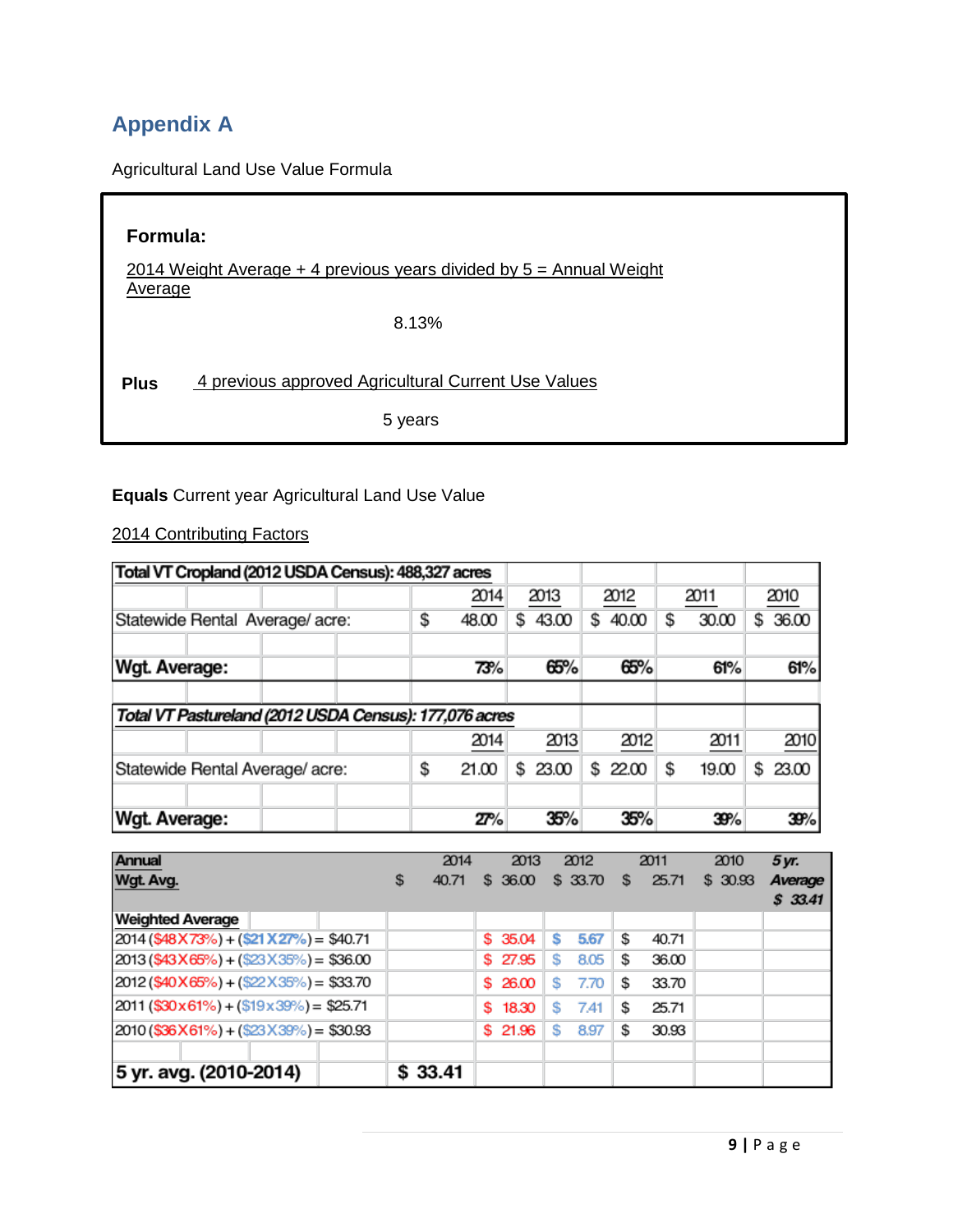| Capitalization<br>Rate: |                                              |  |
|-------------------------|----------------------------------------------|--|
| debt/cost of capital    | 4.10% (10 yr. avg. of 30-yr. Treasury Bonds) |  |
| risk                    | 2%                                           |  |
| property tax            | (statewide effective<br>2.03%<br>tax rate)   |  |
| Capitalization rate:    | 8.13%                                        |  |

| <b>Apply Capitalization Rate:</b> |                    |       |               |  |  |  |
|-----------------------------------|--------------------|-------|---------------|--|--|--|
|                                   | \$33.41 Divided by | 8.13% | equals: \$411 |  |  |  |

| Average 2014 C.U. value with prior 4 years<br>values: |       |                                    |
|-------------------------------------------------------|-------|------------------------------------|
| 2011                                                  | \$238 |                                    |
| 2012                                                  | \$254 |                                    |
| 2013                                                  | \$265 |                                    |
| 2014                                                  | \$279 |                                    |
| 2015                                                  | \$411 | (2015 Agricultural Land Use Value) |
| <b>Current Use Value:</b>                             | \$289 |                                    |

Reported by:

Sylvia Jensen, Land Use Administrator, VT Agency of Agriculture, Food & Markets.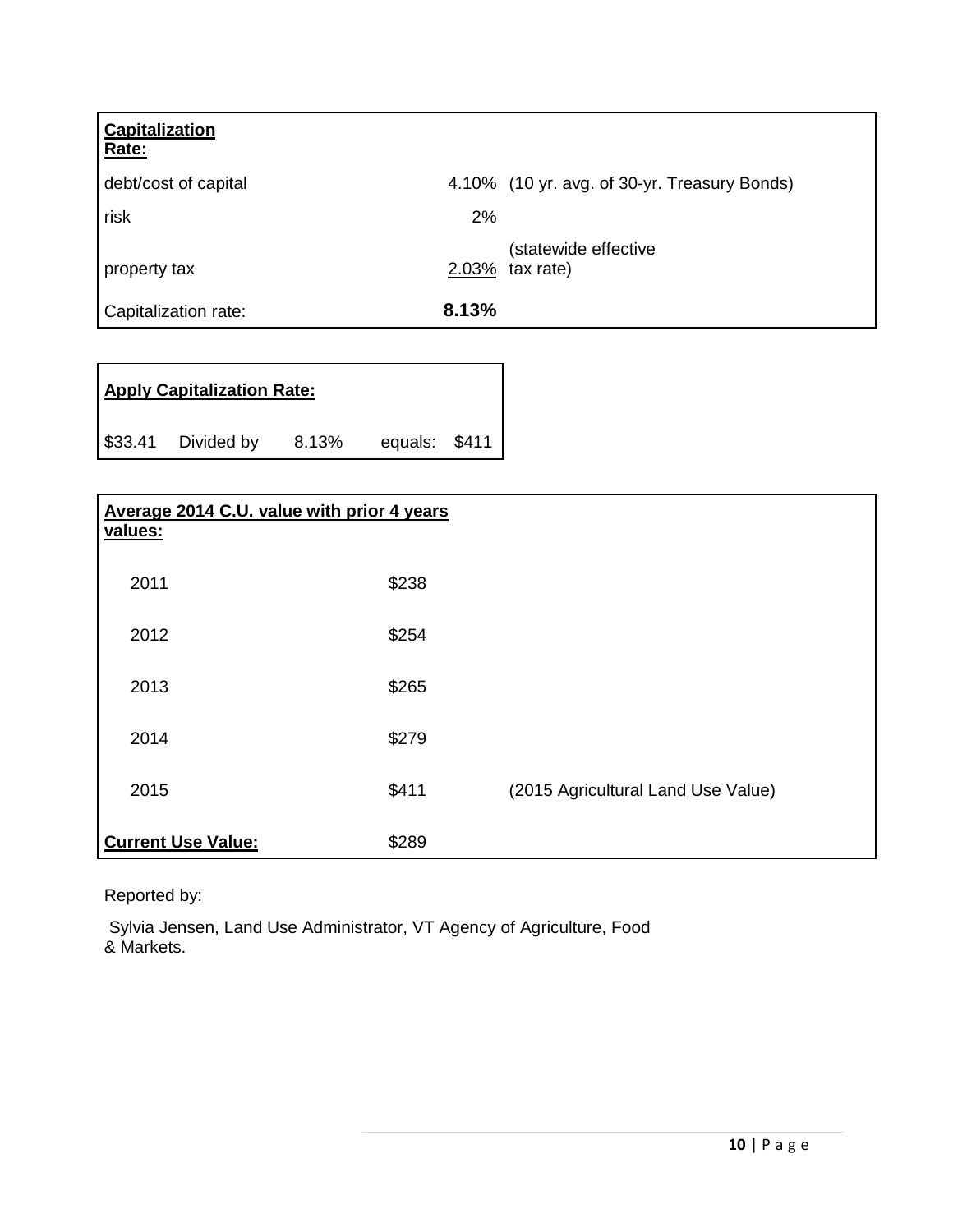# **Appendix B**

Forestland Use Value Formula

Vermont Department of Forests, Parks & Recreation

#### Calculation where:

| $HSV =$  | Harvest stumpage value            | \$31,539,751.79 |
|----------|-----------------------------------|-----------------|
| $USV =$  | Unharvested stumpage value factor | 2.04            |
| $FA =$   | <b>Forested acres</b>             | 4,514,170       |
| $MGT =$  | Management factor                 | 0.25            |
| $DR =$   | Discount rate*                    | 4.12            |
| $ETR =$  | Effective tax rate                | \$2.03          |
| $UV =$   | Calculated use value              |                 |
| $UV15 =$ | 5 year average of use values      |                 |

 \* Discount rate obtained from 10 year average of nominal U.S. Treasury 30 year bond rates.

Use Value =  $[(HSV * USV) / FA) - (((HSV * USV) / FA) * MGT]$ 

 $(DR + ETR)$ 

numerator 10.67988

denominator 6.151903

UV= 1.736029

UV\*100 \$ 173.60